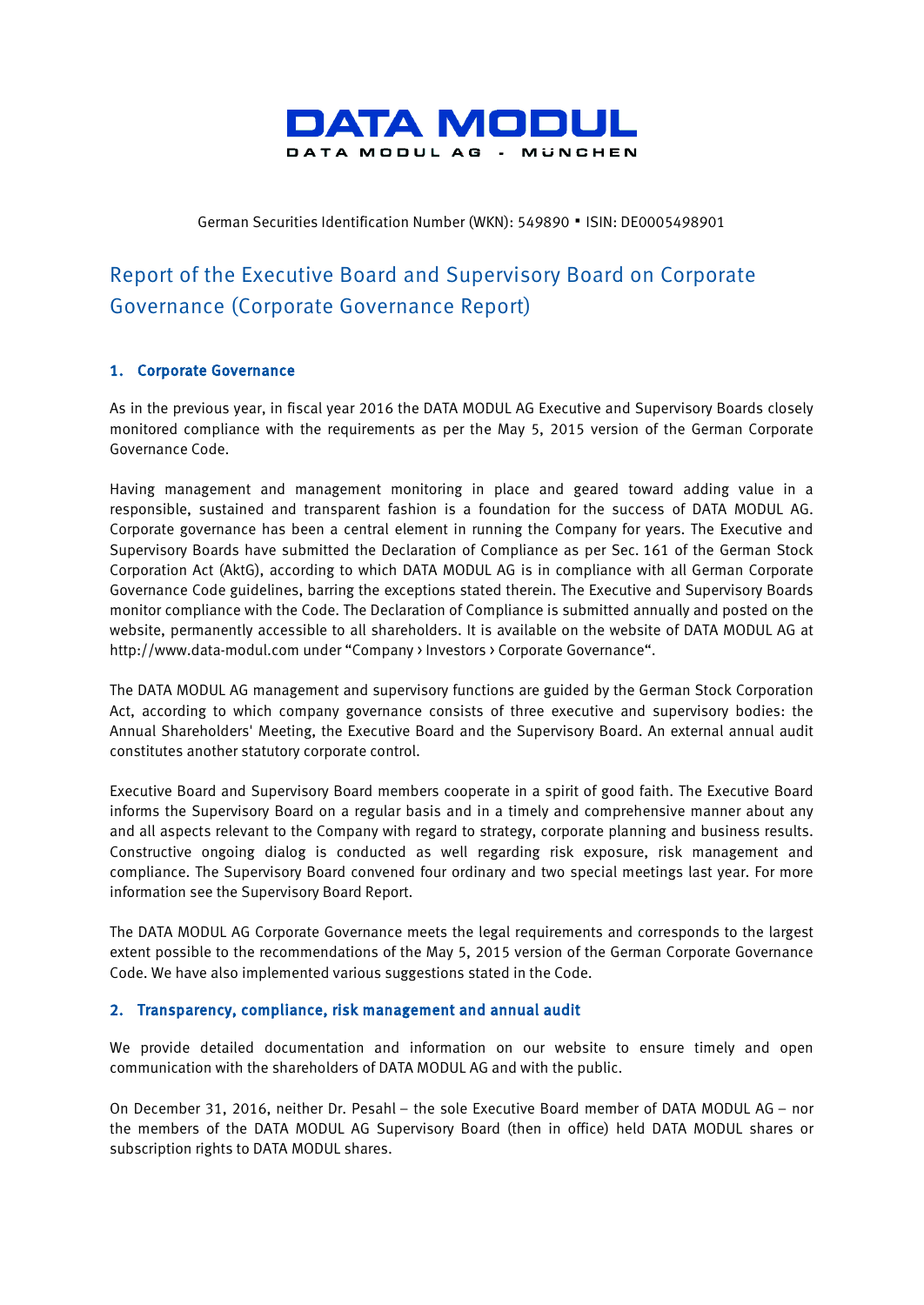Diligent management in compliance with applicable laws is essential for ensuring quality, profitability and sustainable growth for DATA MODUL AG. The Executive Board thus sees compliance as a prime managerial duty, and is committed to upholding not only the law but also social responsibilities and ethical standards.

Having an effective risk management system in place is prerequisite for prudent corporate governance. At DATA MODUL AG, risk management activities are oriented around practical business requirements. The risk management system is in place to facilitate prompt identification of risks and helps avoid or contain any resulting impact. Details are provided in the Risk Report within the Group Management Report.

The DATA MODUL AG consolidated financial statements dated December 31, 2016 were prepared in accordance with International Financial Reporting Standards (IFRS) as adopted by the European Union, additionally applying the requirements as per Sec. 315a, para. 1, German Commercial Code (HGB). Ernst & Young GmbH Wirtschaftsprüfungsgesellschaft, Stuttgart, audited the consolidated financial statements and issued an unqualified audit opinion.

## 3. Declaration on compliance with the Corporate Governance Code (Compliance Statement as per Sec. 161 AktG)

The Executive Board and Supervisory Board of DATA MODUL AG declare past and future compliance with all but the following recommendations for appropriate corporate management and oversight (governance) set forth by the Government Commission on the German Corporate Governance Code as amended May 5, 2015 and published in the official section of the Bundesanzeiger (German Federal Gazette) by the Federal Ministry of Justice:

## - Art. 3.8

The Company has taken out D&O insurance for Executive and Supervisory Board members. Members of the Supervisory Board are not required to pay a deductible however, as the Company does not consider a deductible to be a positive control instrument which would further the proper execution of the Supervisory Board's mandate.

## - Art. 5.1.2

No age limit has been set for members of the Executive Board in order to not restrict the selection of qualified candidates forthis position.

## - Art. 5.3.1

The Supervisory Board has not formed any additional committees, performing the listed duties itself as this is just as expedient for a Supervisory Board consisting of three members only.

## - Art. 5.3.2

The Supervisory Board has not formed a separate audit committee but performs this function itself. For a Supervisory Board consisting of only three members, this is just as expedient.

## - Art. 5.3.3

The Supervisory Board has not formed a separate nomination committee, performing the listed activities itself as this is just as expedient for a Supervisory Board consisting of three members only.

## - Art. 5.4.1

No age limit has been set for members of the Supervisory Board in order to not restrict the selection of candidates qualified for this position. The same applies regarding the setting of a limit for Supervisory Board tenure, as such a limit would undermine Supervisory Board continuity, which the Company is in favor of.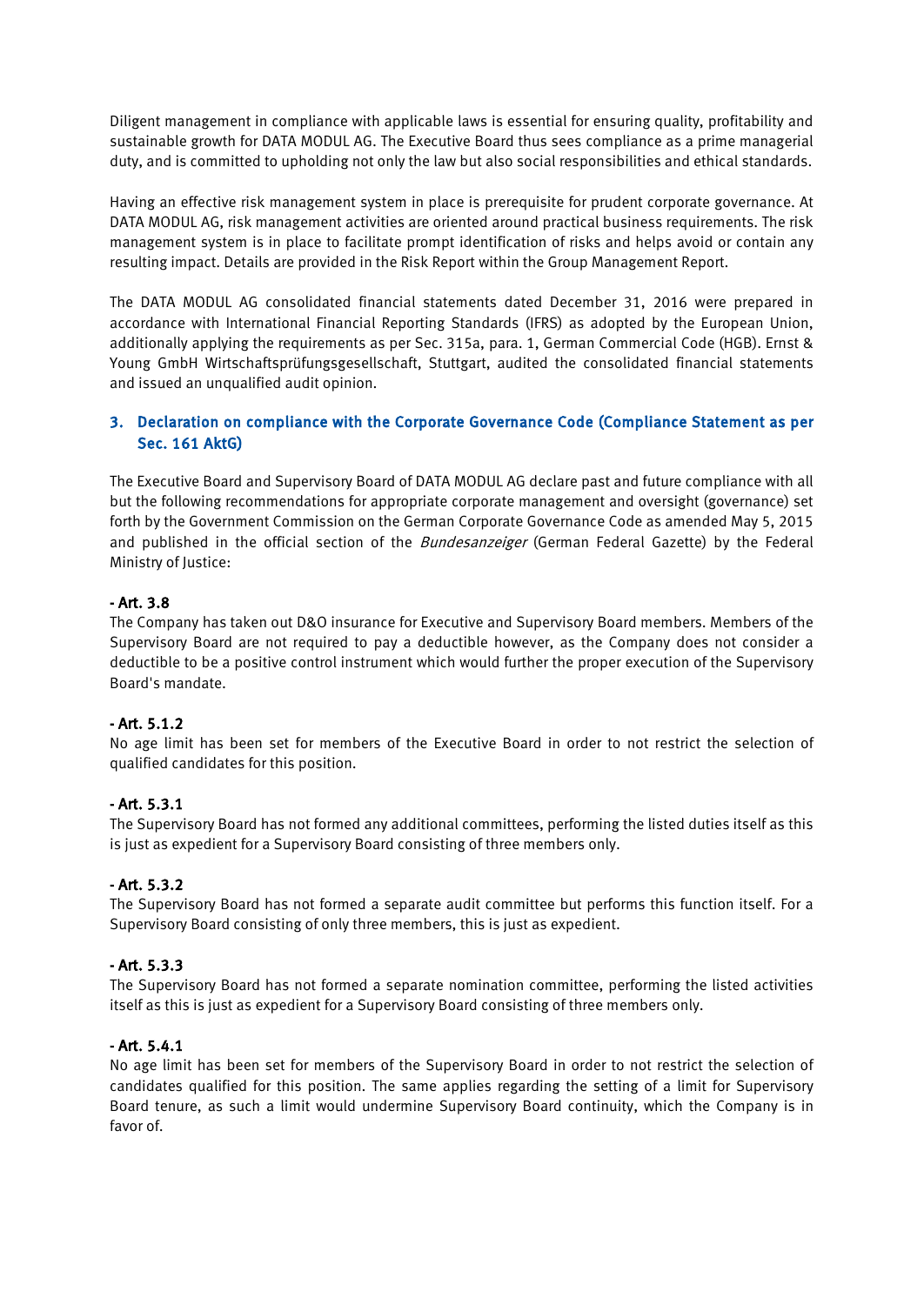## 4. Remuneration report

The DATA MODUL AG Supervisory Board determines the overall remuneration packages for Executive Board members. It also reviews and adapts the Executive Board remuneration scheme on a regular basis with a view towards appropriateness in terms of both overall remuneration and individual Executive Board member remuneration, considering the principal contractual elements in place.

The remuneration packages of DATA MODUL AG Executive Board members are determined based on the size and the global activities of the Company, its business and financial position, profitability, prospects, and the amount and structure of remuneration packages of executives and directors of comparable companies in and outside Germany. In addition, the responsibilities and personal performance of the respective Executive Board member are taken into account.

Our remuneration structure is designed to be competitive in the international market for highly qualified executives, and incentivizes hard work within a high-performance culture to successfully and sustainably grow the enterprise. DATA MODUL AG participates in comparative remuneration surveys of both the industry and of Prime Standard companies in general to ensure horizontal comparability of Executive Board remuneration. When determining Executive Board remuneration, pay scales and the remuneration scheme used throughout the DATA MODUL Group are taken into account as well for a vertical perspective.

Executive Board remuneration is performance-oriented. Pay packages are comprised of the following components:

- Fixed components (basic salary plus fringe benefits)
- Performance-based components (single-year and multi-year variable remuneration tied to the attainment of specific goals/targets)

Basic salary, fringe benefits and pension are the non-performance-linked remuneration components. Basic salary is paid in even monthly installments. Fringe benefits primarily consist of contributions to accident, life and health insurance and use of a business car. The Company has no pension commitments to Dr. Pesahl, currently the sole Executive Board member.

Multi-year performance-based variable remuneration as regulated by the executive bonus scheme depends on the attainment of certain targets set in members' respective employment contracts. The targets are based on Group EBIT. The executive bonus is staggered based on the degree of target attainment, with a minimum threshold and cap on fully attaining set targets. The earnings target for fiscal year 2016 was adopted at the Supervisory Board meeting in December 2015.

All activities of Group Executive Board members are compensated through either performance-based or non-performance-based components.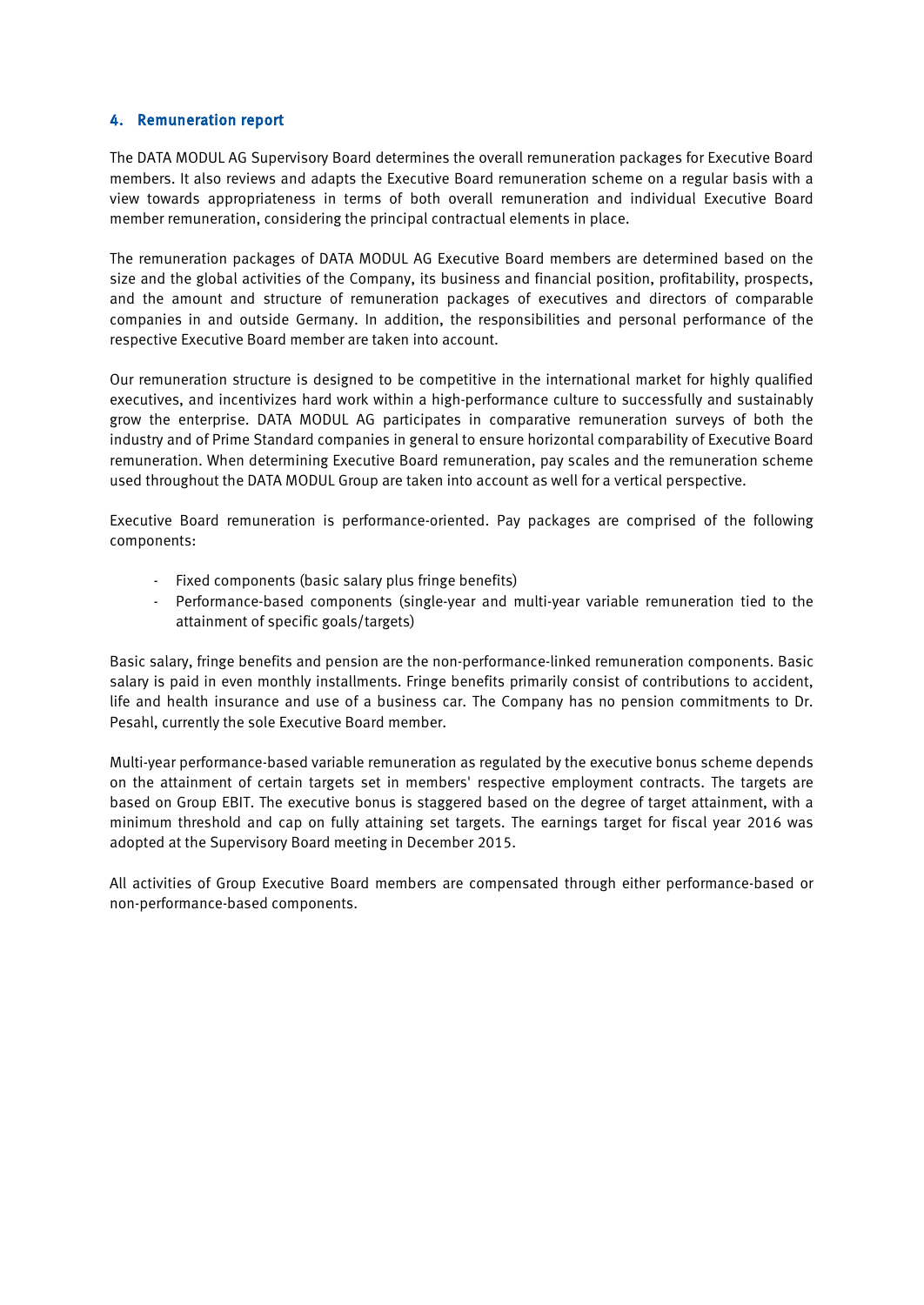The disclosures on compensation paid to Executive Board members in fiscal year 2016 take into account the recommendations per German Corporate Governance Code (GCGC) in addition to applicable accounting principles (GAS 17, German Commercial Code [HGB], IFRS):

| Compensation packages granted                         | <b>Dr. Florian Pesahl</b><br>CEO<br>Joining date: January 1, 2010 |      |            | <b>TOTAL</b> |                   |      |
|-------------------------------------------------------|-------------------------------------------------------------------|------|------------|--------------|-------------------|------|
| thousand euros                                        | $2015^{3}$                                                        | 2016 | 2016 (Min) | 2016 (Max)   | 2015 <sup>4</sup> | 2016 |
| <b>Fixed remuneration</b>                             | 230                                                               | 230  | 230        | 230          | 355               | 230  |
| Fringe benefits                                       | 11                                                                | 32   | 32         | 32           | 20                | 32   |
| <b>Total</b>                                          | 241                                                               | 262  | 262        | 262          | 375               | 262  |
| One-year variable compensation <sup>1)</sup>          | 100                                                               | 220  |            | 220          | 100               | 220  |
| Multi-year variable compensation <sup>2)</sup>        | 50                                                                |      |            | 0            | 50                |      |
| Executive bonus 2015                                  | 50                                                                |      |            |              | 50                |      |
| Executive bonus 2016                                  |                                                                   |      |            |              |                   |      |
| <b>Total compensation (according to GCGC)</b>         | 391                                                               | 482  | 262        | 482          | 525               | 482  |
| Service cost                                          |                                                                   |      |            | $\Omega$     | C                 |      |
| Total compensation <sup>3</sup> (according to GAS 17) | 391                                                               | 482  | 262        | 482          | 525               | 482  |

 $1)$  Not taking into account any deferrals.

 $2)$  According to his employment contract, Dr. Pesahl's executive bonus package contains a long-term incentive by virtue of which only two-thirds of the executive bonus are to be paid out after adoption of the annual financial statement and after the approval of the consolidated financial statements of the Group for the last fiscal year, the third portion only being disbursable if the Company remains profitable in the following fiscal year.

<sup>3)</sup> The Company has an agreement with Dr. Pesahl that he will remain on the Executive Board through the end of fiscal year 2016 and receive as compensation for not exercising his special termination right a one-time payment of 760 thousand euros in 2017.

 $4$ ) The information include compensation to the former member of the Executive Board Mr. Walter King

As of the reporting date, the Group had pension commitments to former Executive Board members as shown in the table below, indicating annual contributions to the pension plan:

| Pensions                                                                | <b>Peter Hecktor</b> |      | <b>Walter Eichner</b> |      |  |
|-------------------------------------------------------------------------|----------------------|------|-----------------------|------|--|
| thousand euros                                                          | 2015                 | 2016 | 2015                  | 2016 |  |
| Provisions recorded as of<br>the reporting date                         | 258                  | 267  | 268                   | 270  |  |
| Allocation to $(+)$ /<br>utilization of $(\cdot)$<br>pension provisions | 18                   | 30   | 17                    | 27   |  |
| Pensions paid                                                           | 20                   | 21   | 24                    | 25   |  |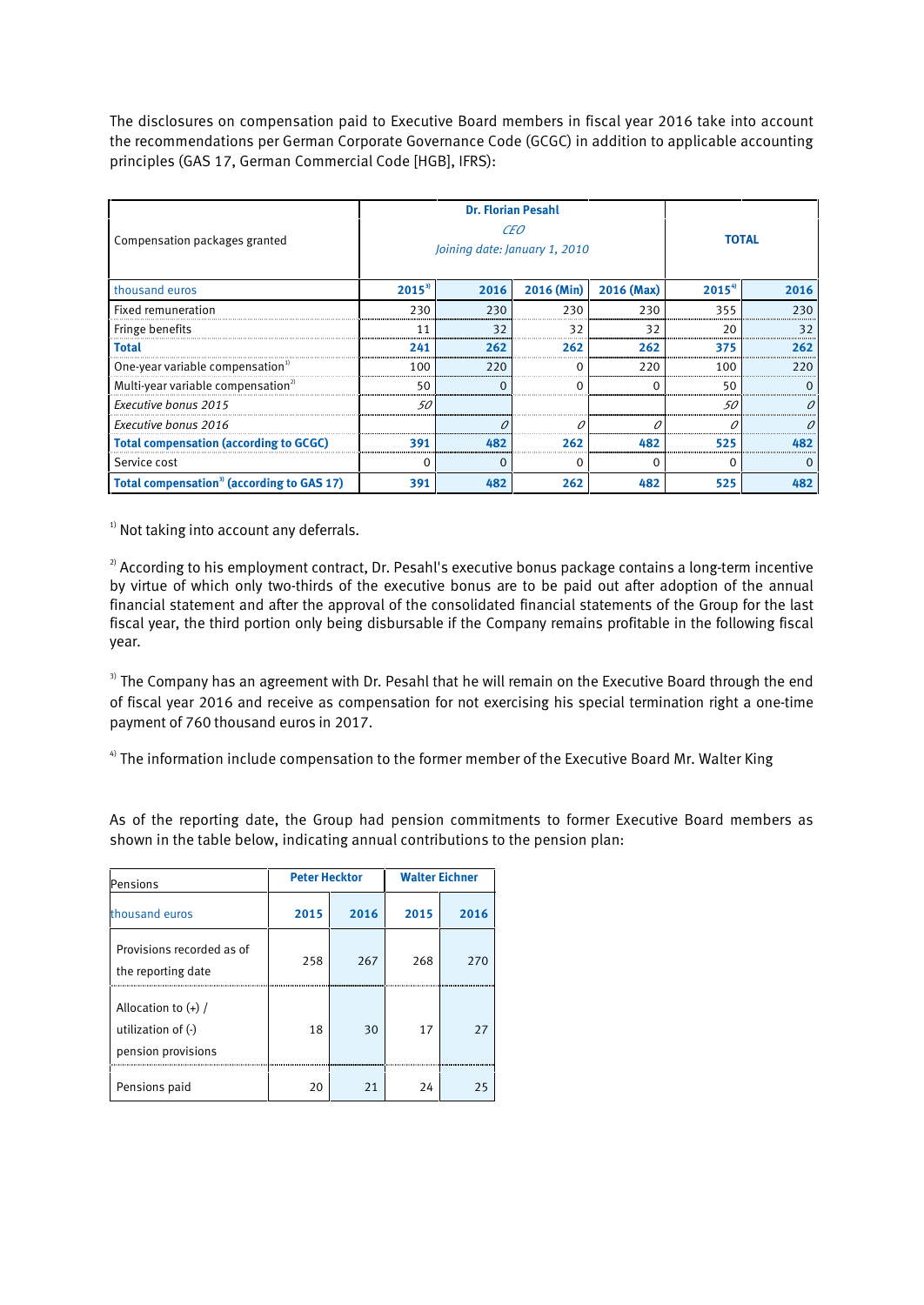Compensation of Executive Board members paid in fiscal year 2016 breaks down as follows:

| Inflow                                       | <b>Dr. Florian Pesahl</b><br><b>CEO</b><br>Joining date: January 1, 2010 |      | <b>TOTAL</b>   |      |  |
|----------------------------------------------|--------------------------------------------------------------------------|------|----------------|------|--|
| thousand euros                               | 2015                                                                     | 2016 | $2015^{\circ}$ | 2016 |  |
| Fixed remuneration                           | 230                                                                      | 230  | 355            | 230  |  |
| Fringe benefits                              | 11                                                                       | 32   | 20             | 32   |  |
| <b>Total</b>                                 | 241                                                                      | 262  | 375            | 262  |  |
| One-year variable compensation <sup>5)</sup> | 100                                                                      | 100  | 200            | 100  |  |
| Multi-year variable compensation             | 50                                                                       | 50   | 100            | 50   |  |
| Executive bonus 2013                         | 50                                                                       |      | <i>100</i>     |      |  |
| Executive bonus 2014                         |                                                                          | 50   |                | 50   |  |
| <b>Total compensation</b>                    | 391                                                                      | 412  | 675            | 412  |  |

<sup>5)</sup> Not taking into account any deferrals.

 $\degree$  The information include inflows to the former member of the Executive Board Mr. Walter King.

The Company's Executive Board members were not granted any loans or similar emoluments in fiscal years 2015 or 2016. Members of the Company's Executive Board did not receive any remuneration for offices held at other Group companies.

## The remuneration system of the Supervisory Board

The remuneration system of the Supervisory Board depends on the company size, the tasks and the responsibility of the members of the Supervisory Board as well as the economic situation and the future prospects of the Company. It is governed by Sec. 8 of the Company's Articles of Incorporation. The Members of the Supervisory Board receive a fixed remuneration on an annual basis, payable after the end of the fiscal year. The remuneration amounts to 20.000 euros p.a., the chairman receives twice this amount, and the deputy chairman one-and-a-half times this amount. Attendance fees are not paid for the Supervisory Board Meetings. The remuneration of individual members of the Supervisory Board is presented in the following table:

| <b>Annual compensation</b><br>in thousand euros | 2015 | 2016 |
|-------------------------------------------------|------|------|
| Kristin D. Russell                              |      | 21   |
| Amir Mobayen                                    | 24   | 17   |
| <b>Brian Armstrong</b>                          | 15   | 30   |
| Wolfgang Klein                                  | 20   | 20   |
| <b>Total</b>                                    | 87   | 88   |

<sup>1)</sup> The amount includes the compensation of further former Members of the Supervisory Board.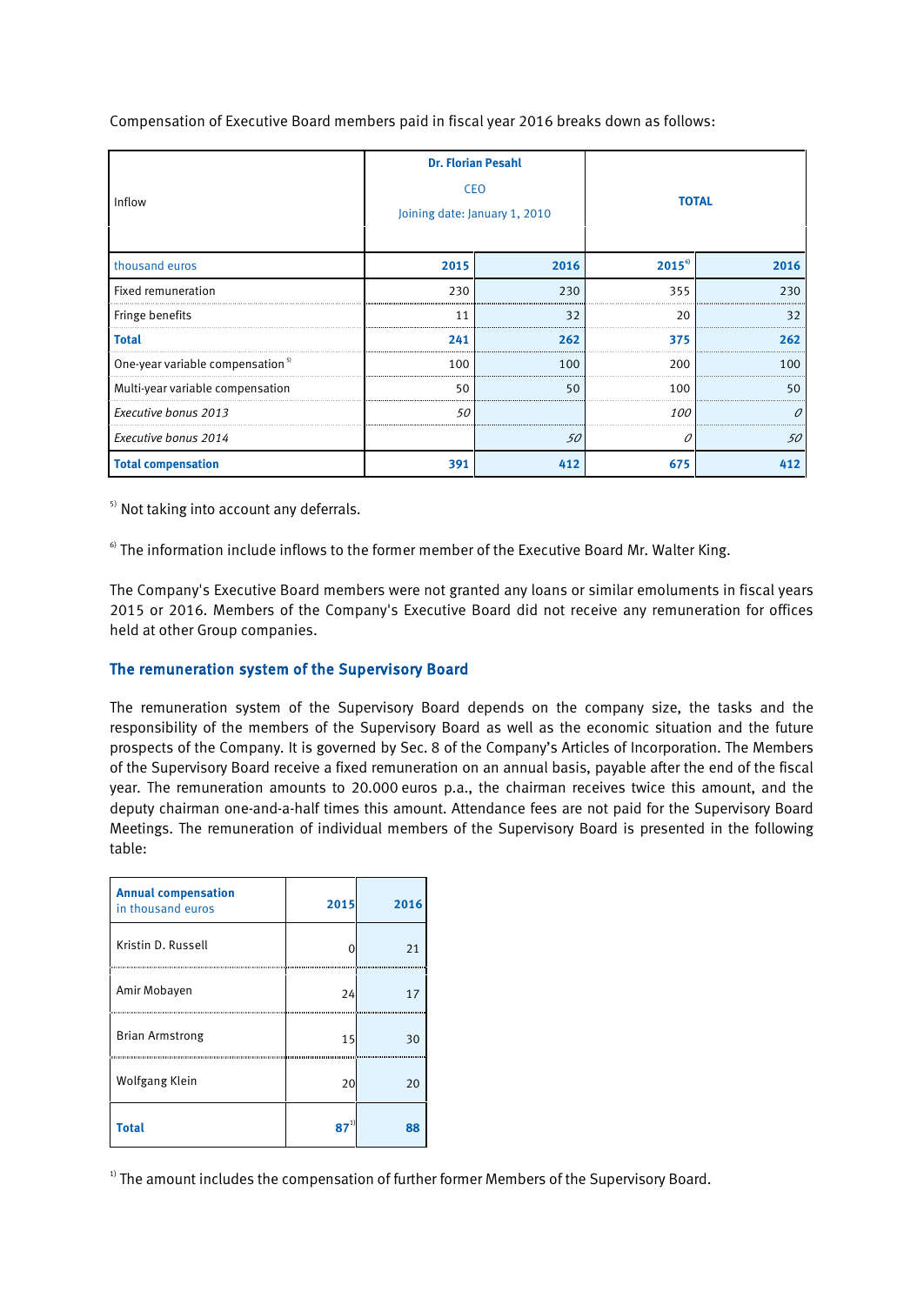Members of the Supervisory Board are reimbursed expenses arising in connection with the exercise of the mandate as well as VAT payable on the compensation. Members of the Supervisory Board are not granted any loans by the Company.

## 5. Supervisory Board objectives regarding Board composition and implementation status **Remuneration report**

Pursuant to Art. 5.4.1 on page 6 of the German Corporate Governance Code, the corporate governance report should outline the specific objectives behind the composition of the Supervisory Board in view of the Company's situation with respect to international operations, potential conflicts of interest, the Supervisory Board's opinion as to a reasonable number of independent board members and to diversity, and disclose the status of related implementation measures. The same applies regarding the setting of targets for female representation on the Supervisory Board.

The DATA MODUL AG co-determined Supervisory Board is constituted of two shareholder representatives and one labor representative. The Supervisory Board labor representative was elected on March 11, 2014 without influence by the Supervisory Board or the Company on nominations; this elected labor representative's tenure ends upon conclusion of the 2019 Annual Shareholders' Meeting. The Supervisory Board may only influence the election of the two shareholder representatives on the Supervisory Board by nominating individuals at the Annual Shareholders' Meeting.

## I. Objective:

The specific objectives behind the composition of the DATA MODUL AG Supervisory Board are thus relevant in relation to the two shareholder representatives on the Supervisory Board.

## a) Board composition relating to international operations

The international operations of DATA MODUL AG have been specifically considered in selecting the Supervisory Board shareholder representatives, and will be considered in future in nominations for Supervisory Board membership at the Annual Shareholders' Meeting. Nomination prerequisites include adequate English speaking and writing skills, experience on management or supervisory boards at German or foreign companies of comparable size with international operations, and an understanding of global business in contexts such as manufacturing, sales or service providing. The internationality factor does not necessarily require having a Supervisory Board member with foreign citizenship, as German nationals can also have the desired experience, having for example worked abroad for an extended period. Fluency in spoken and written English at negotiation level is a requirement, however.

## b) Avoiding potential conflicts of interest

Potential conflicts of interest are avoided through careful nomination at the Annual Shareholders' Meeting of individuals for election to the Supervisory Board. None of the shareholder representatives on the Supervisory Board were previously members of the DATA MODUL AG Executive Board.

To avoid conflicts of interest from the outset, particular attention is given in nominations for approval at the Annual Shareholders' Meeting to ensuring that candidates are not involved in governance or as consultants for competitor firms, suppliers, lenders or customers. If conflicts of interest arise during the tenure of a Supervisory Board member, the Supervisory Board member concerned must disclose this accordingly to the Supervisory Board chairperson, and resign from the Board if the conflict of interest is material or non-temporary. The Supervisory Board provides information in its report at the Annual Shareholders' Meeting about conflicts of interest which have arisen and how these have been addressed.